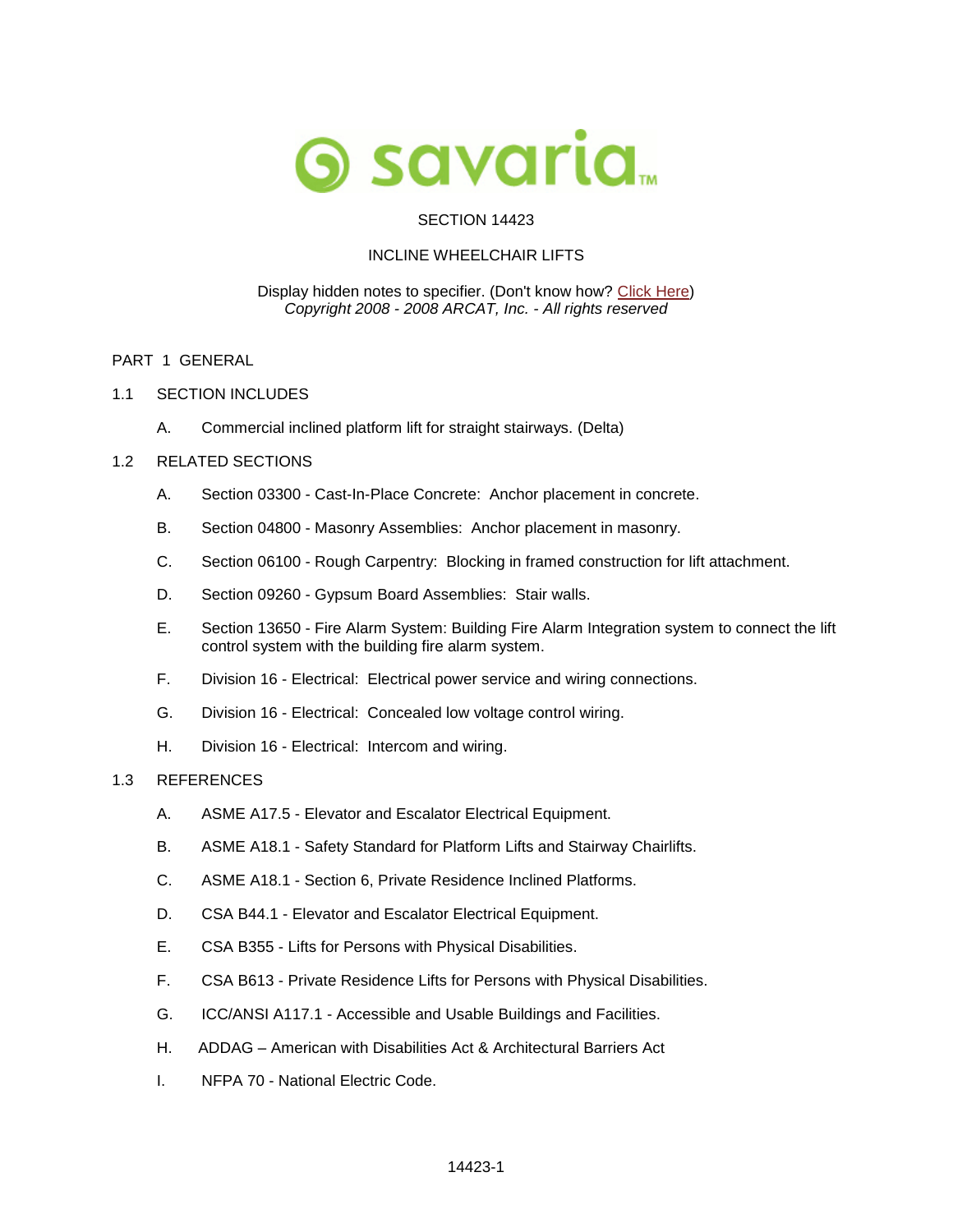J. CSA - National Electric Code.

## 1.4 SUBMITTALS

- A. Submit under provisions of Section 01300.
- B. [Product Data:](http://www.savaria.com/) Manufacturer's data sheets on each product to be used, including:
	- 1. Submit manufacturer's installation instructions, including preparation, storage and handling requirements.
	- 2. Include complete description of performance and operating characteristics.
	- 3. Show maximum and average power demands.
- C. Shop Drawings:
	- 1. Show typical details of assembly, erection and anchorage.
	- 2. Include wiring diagrams for power, control, and signal systems.
	- 3. Show complete layout and location of equipment, including required clearances.
- D. Selection Samples: For each finished product specified, two complete sets of color chips representing manufacturer's full range of available colors and patterns.
- E. Verification Samples: For each finished product specified, two samples, representing actual product, color, and patterns.

#### 1.5 QUALITY ASSURANCE

- A. Manufacturer Qualifications: Firm with minimum 5 years documented experience in manufacturing of inclined wheelchair platform lifts.
- B. Installer Qualifications: Firm licensed to install equipment of this scope, with evidence of experience with specified equipment. Installer shall maintain an adequate stock of replacement parts and have qualified people available to ensure timely maintenance and call back service at the project site.

## 1.6 REGULATORY REQUIREMENTS

- A. Provide platform lifts in compliance with:
	- 1. ASME A18.1 Safety Standard for Platform Lifts and Stairway Chairlifts.
	- 2. ASME A17.5 Elevator and Escalator Electrical Equipment.
	- 3. NFPA 70 National Electric Code.
- B. Provide platform lifts in compliance with:
	- 1. CSA B355 Lifts for Persons with Physical Disabilities.
	- 2. CSA B44.1/ASME A17.5 Elevator and Escalator Electrical Equipment.
	- 3. CSA National Electric Code

## 1.7 DELIVERY, STORAGE, AND HANDLING

- A. Store products in manufacturer's unopened packaging until ready for installation.
- B. Store components off the ground in a dry covered area, protected from adverse weather conditions.

## 1.8 PROJECT CONDITIONS

- A. Do not use wheelchair lift for hoisting materials or personnel during construction period.
- 1.9 WARRANTY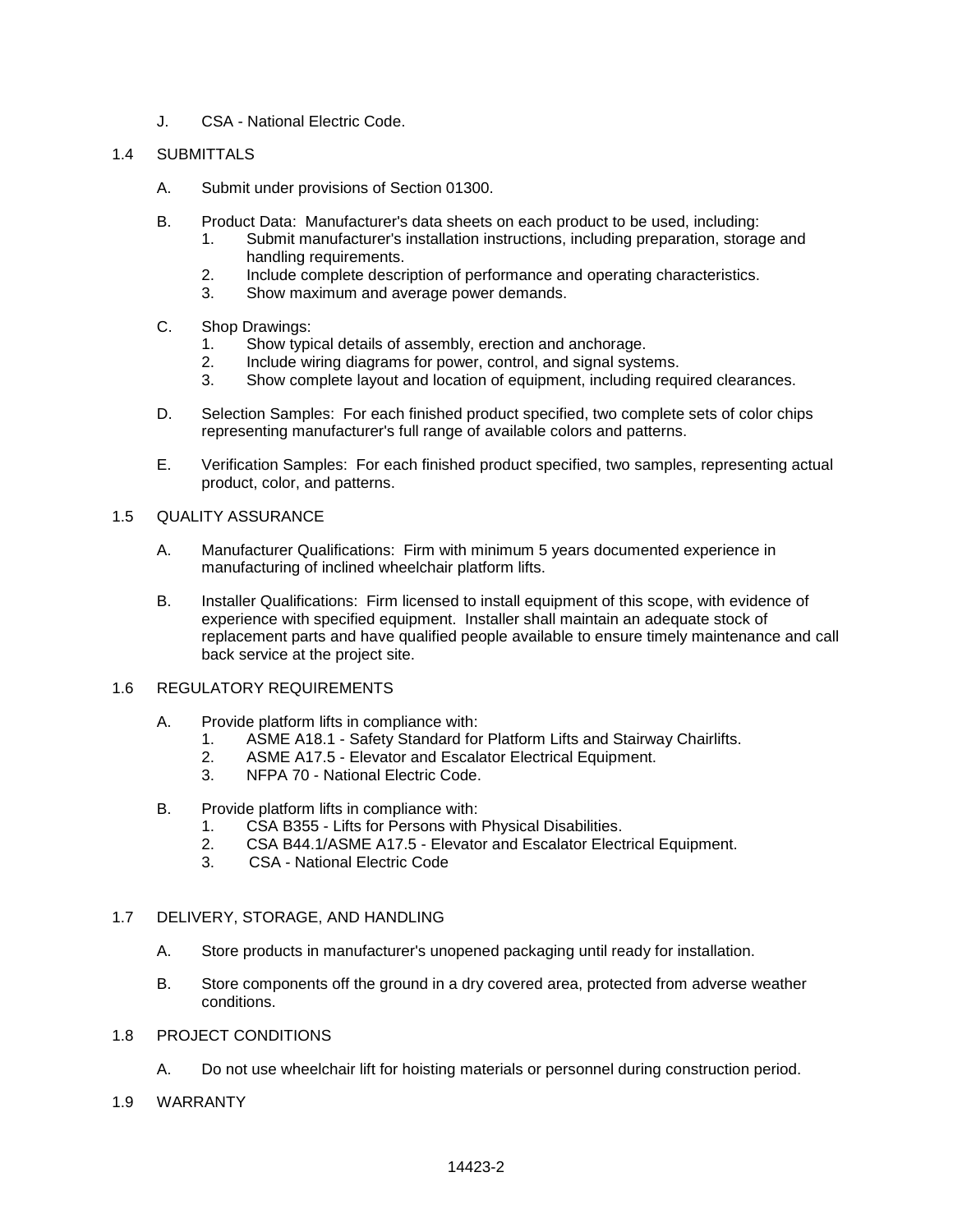A. Warranty: Provide a three (3) year limited warranty covering replacement of defective parts and excluding labor. Preventive maintenance agreement required.

#### 1.10 MAINTENANCE SERVICE

- A. Furnish service and maintenance for elevator system and components for the following period from Date of Substantial Completion.
	- 1. One year.
	- 2. Two years.
	- 3. Three years.
	- 4. Four years.
	- 5. Five years.
- B. Include systematic examination, adjustment, and lubrication of elevator equipment. Repair or replace parts whenever required. Use parts produced by manufacturer of original equipment. Replace wire ropes when necessary to maintain required factor of safety.
- C. Provide emergency call back service for this maintenance period.
- D. Perform maintenance work using competent and qualified personnel approved by elevator manufacturer or original installer.

#### PART 2 PRODUCTS

#### 2.1 MANUFACTURERS

- A. Acceptable Manufacturer: Savaria Inc.:2 Walker Dr, Brampton, Ontario, L6T 5E1. Toll Free: 800-661-5112. Tel: (905) 791-5555. Fax: (905) 791-2222 Email: info@savaria.com Web [www.savaria.com](http://www.savaria.com/)
- B. Substitutions: Not permitted.
- C. Requests for substitutions will be considered in accordance with provisions of Section 01600.
- 2.2 COMMERCIAL INCLINED PLATFORM LIFT FOR STRAIGHT STAIRWAYS
	- A. Inclined Platform Lift: Savaria Stair-Lift¸ Model Delta inclined platform lift for straight stairways. Lift consists of a universal tubular quide rail system a power folding platform that is moved along the guide rails by a rack and pinion drive system¸ overspeed safety system and call stations at each landing. Conform to the following design requirements:
		- 1. Application: Indoor
		- 2. Platform Load Rating:
			- a) 550 lb (250 kg), with minimum safety factor of 5.
			- b) 660 lb (300 kg) (Optional in USA only)
		- 3. Travel Distance (nose to floor):
		- 4. Travel Speed: 20 fpm (0.1 m/s) nominal
		- 5. Platform Deck: Surface shall be slip resistant
		- 6. Platform Size: (ADA Compliant): 30.50 in (775 mm) wide by 49.20 in (1250 mm) long.
		- 7. Platform Configuration:
			- a. Straight through platform
				- b. 90 degree platform (Three Sided)
		- 8. Platform Operation:
			- a. Automatic Fold: Power folded and unfolded electrically from the call station using a constant pressure push button.
			- b. Emergency Manual Fold: When unit is left in the open position platform may be manually folded in any location and retained in closed position.
		- 9. Under Platform Obstruction Sensing: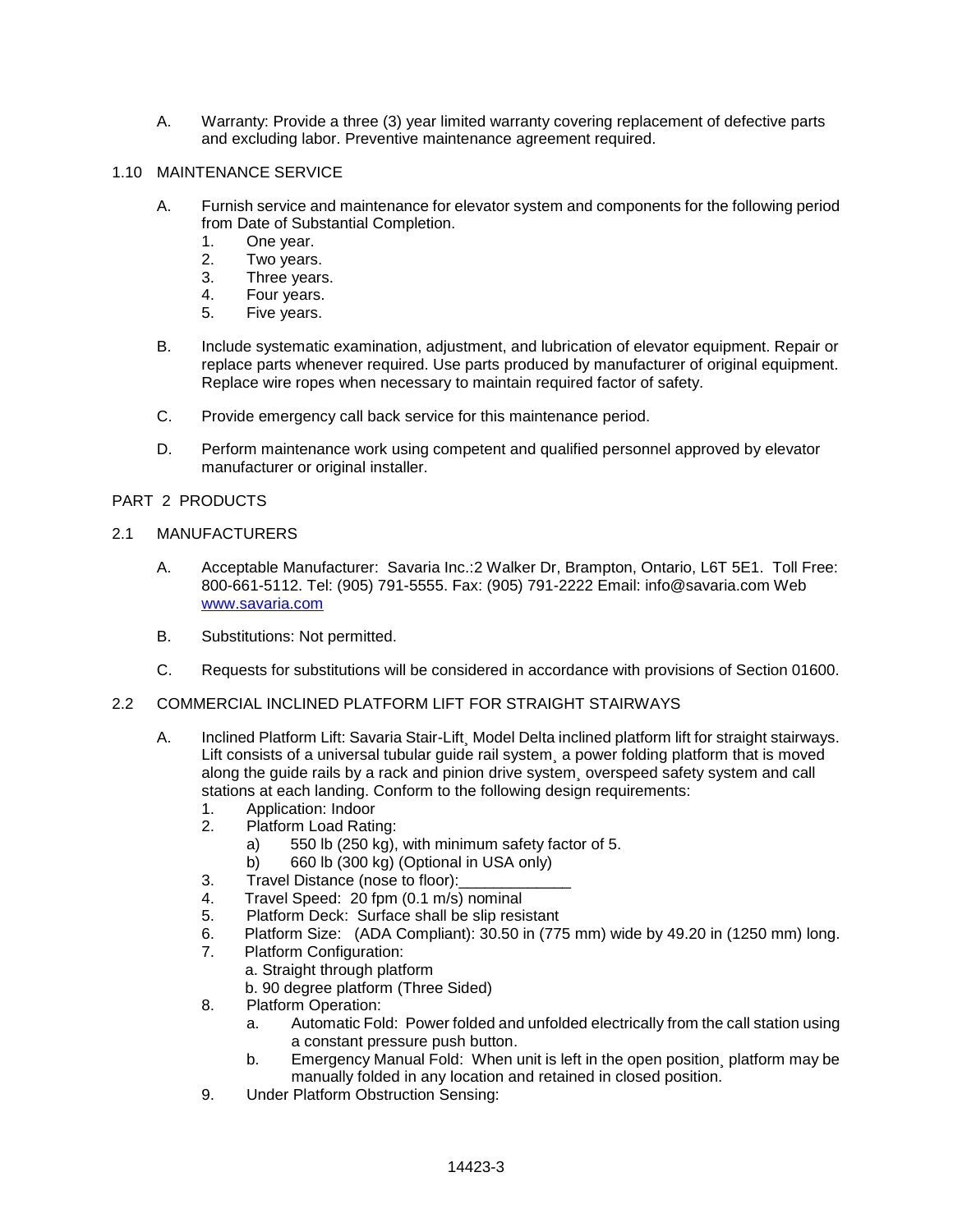- a. Provide an under platform sensing device to stop the platform from traveling in the downward direction when encountering 15 lb (70 N) of pressure.
- b. Platform is permitted to travel in the opposite direction of obstruction to allow clearing.
- 10. Passenger Restraining Arms:
	- a. Platform equipped with retractable passenger restraining arms in compliance with ASME A18.1a.
	- b. Arms stop moving when an obstruction is encountered.
	- c. Provide with means to manually unlock and open the restraining arms for passenger emergency evacuation.
	- d. Arms are power folded and unfolded electrically from the call stations or platform controls.
	- e. Arms mounted 39 in (990 mm) above the platform deck. When in guarding position the arms are located above the perimeter of the platform.
	- f. The gaps between ends of arms shall not exceed 4 in (100 mm).
	- g. When platform folds¸ passenger restraining arms shall fold down and be covered by the folded platform.
- 11. Boarding Ramps:
	- a. Provide boarding sides of platform with retractable ramps positioned for travel at a height of 6 in (152 mm) measured vertically above the platform deck.
	- b. Lock ramps in their guarding positions during travel. When the platform is at the landing, only the retractable ramp servicing the landing shall be operable.
	- c. Ramps shall be power folded and unfolded mechanically.
	- d. Retractable ramps¸ in the guarded position¸ shall withstand a force of 125 lb (556 N) applied on any 4 in (100 mm) by 4 in (100 mm) area. This force shall not cause the height of the ramp¸ at any point in its length¸ to be less than 6 in (152 mm) measured vertically above the platform deck.
	- e. Provide a means to manually unlock the ramps for emergency evacuation when platform is located at a landing.
	- f. Provide with a directional obstruction sensitive device on the travel direction side end of the platform to stop lift when an obstacle of 15 lbf (70 N) is encountered. Platform is permitted to travel in the opposite direction of obstruction to allow clearing.
- 12. Platform Side Wall:
	- a. Provide non-boarding and non-guide-rail side of the platform with a sidewall of not less than 6 in (152 mm) in height measured vertically from the platform deck.
- 13. Hand Grips:
	- a. Equip platform with one handgrip centered on the platform at 36.50 in (925mm) and 17 in (432mm) long
- 14. Clearance Dimensions:
	- a. When folded platform shall not protrude more than 17.50 in (445 mm) from mounting surface. (Measurement based on a wall mounted unit)
	- b. When unfolded and in use straight platform shall not protrude more than 39.75 in (1010 mm) from wall from mounting surface. (Measurement based on a wall mounted unit)
	- c. When unfolded and in use 90 degree platform shall not protrude more than 44 in (1120 mm) from wall from mounting surface. (Measurement based on a wall mounted unit)
- 15. Controls:
	- a. Platform Controls: 24 V Low Voltage type.
	- b. Platform equipped with emergency stop switch located within reach of the passenger 43 in (1090 mm) above platform deck. When activated emergency stop button shall cause electric power to be removed from the drive system stopping lift immediately.
	- c. Operating controls shall be two separate constant pressure buttons with directional arrows on a removable hand pendant device with emergency stop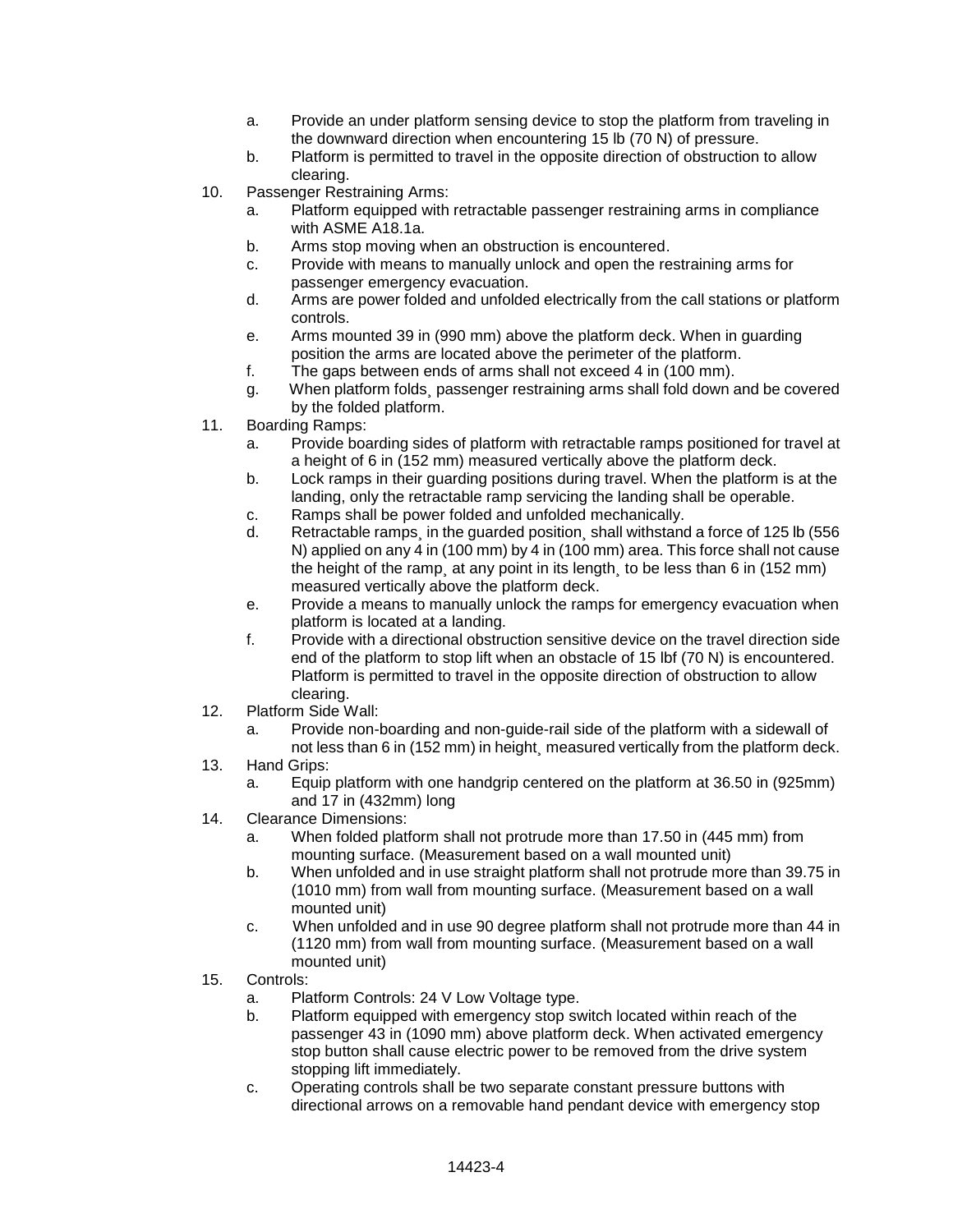button.

- d. When platform arrives at landing the user keeps pressing the directional button and the passenger restraining arms and boarding ramp shall unfold automatically allowing passenger to disembark.
- e. Platform shall be equipped for:
	- 1) Keyed operation.
	- 2) Keyless operation.
- 16. Passenger Seat: Fold-down type with safety belt. Minimum rated load of 250 lb (115 kg). The seat will fold up automatically when platform is being folded from call station.
- 17. Side Loading Platform: Provide with automatic folding ramps at boarding sides of platform.
- 18. Attendant Hand Held Pendant Control: Provide with plug-in socket on platform control panel.
- 19. Carriage Mounted Audio-Visual Alert: Provide audio-visual alert that sound while the lift is in operation and are visible by pedestrian traffic from all flights and landings.
- 20. Platform On Board Emergency Alarm: Provide platform with on board alarm that sounds when emergency stop button is pushed.
- 21. Under Carriage Sensing: Provide bottom of platform hanger with a sensing plate to stop the platform from traveling in the downward direction when encountered with 15 lb (70 N) of pressure. It shall be possible to drive the platform away from the obstruction.
- 22. Side of Carriage Obstruction Device: Provide a sensor that detects obstructions in the path of the side of the hanger. Lift shall stop immediately and not travel until the obstruction is removed. It shall be possible to drive the platform away from the obstruction
- B. Drive and Guide Rail System:
	- 1. Operation:
		- a. Motor: 0.67 hp (0.50 kW) 24VDC electric motor with an integrated brake.
		- b. Required power for battery charger: 100-240 VAC, single phase, 50/60 hz on a dedicated 15 amp circuit.
		- c. Power Transmission: Worm gear reduction to a pinion moving on a fixed gear rack.
		- d. Locate drive and associated control devices within the platform conveyance.
		- e. Provide an upper final limit switch to stop the lift in the event of a failure of the normal limit switch.
	- 2. Guide Rail System:
		- a. Universal guide rail system consisting of:
			- 1) Upper Rail: Hollow circular tube 1.625 in (41 mm) diameter with 5/32 in (4 mm) thickness.
			- 2) Lower Rail: Solid circular tube 1.625 in (41 mm) diameter with integrally machined zinc plated gear rack.
		- b. Rail Mounting:
			- 1) Rails directly mounted to the stairway wall.
			- 2) Mount rails to steel support posts secured to the lower landing floor and stair treads. Support posts shall be 3 in (75 mm) by 2 in (50 mm) hollow structural steel.
		- c. Provide a mechanical stop at the upper landing to prevent over-travel of the drive carriage in the event of a switch failure.
	- 3. Provide overspeed governor and brake on carriage drive¸ containing mechanical overspeed sensor and lock¸ with electrical drive cut-out protection.
	- 4. Equip drive with an emergency manual lowering system with kill switch when
	- emergency manual lowering system is engaged.
	- 5. Battery Operation:
		- a. Provide a battery system for normal up/down lift operation during a power failure for a minimum of five (5) trips with rated load.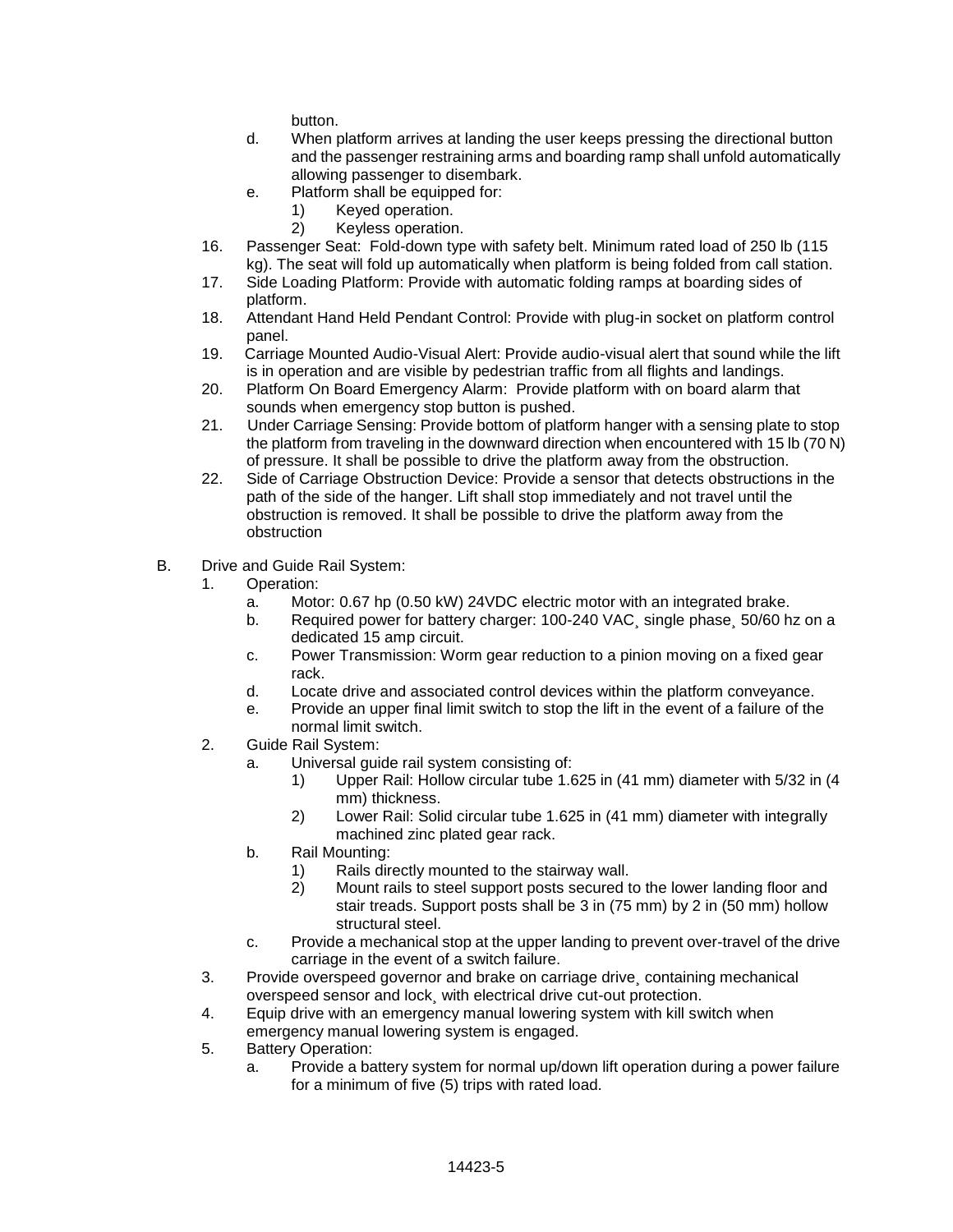- C. Call Stations:
	- 1. Provide wireless surface mounted call stations at both landings.
	- 2. Call station operating voltage 3V.
	- 3. Call stations low voltage with four control buttons: platform fold¸ platform unfold and two directional call and send buttons.
	- 4. Call stations shall be equipped for:
		- a. Keyed operation.
		- b. Keyless operation.
- D. Finish:
	- 1. Design and fabricate lift to manufacturer's standard design for indoor locations.
		- a. Steel components shall be painted with electrostatically applied and baked powder coat as follows:
			- 1) Fine Textured Light Grey (RAL 7035).<br>2) Custom color as selected by Architect
			- Custom color as selected by Architect from manufactures color chart.
		- b. Electrical printed circuit boards and control transformers to be treated with a conformal coating for resistance to ambient moisture.

## PART 3 EXECUTION

- 3.1 EXAMINATION
	- A. Do not begin installation until substrates have been properly prepared.
	- B. Verify required supports are correct.
	- C. Verify electrical rough-in is at correct locations.
	- D. If substrate preparation is the responsibility of another installer, notify Architect of unsatisfactory preparation before proceeding.

#### 3.2 PREPARATION

- A. Clean surfaces thoroughly prior to installation.
- B. Prepare surfaces using the methods recommended by the manufacturer for achieving the best result for the substrate under the project conditions.

#### 3.3 INSTALLATION

- A. Install units in accordance with in compliance with regulatory requirements specified and the manufacturer's instructions.
- B. Install system components and connect to building utilities.
- C. Accommodate equipment in space indicated.
- D. Startup equipment in accordance with manufacturer's instructions.
- E. Adjust for smooth operation.

## 3.4 FIELD QUALITY CONTROL

- A. Perform tests in compliance with regulatory requirements specified and as required by authorities having jurisdiction.
- B. Schedule tests with agencies and Architect, Owner, and Contractor present.